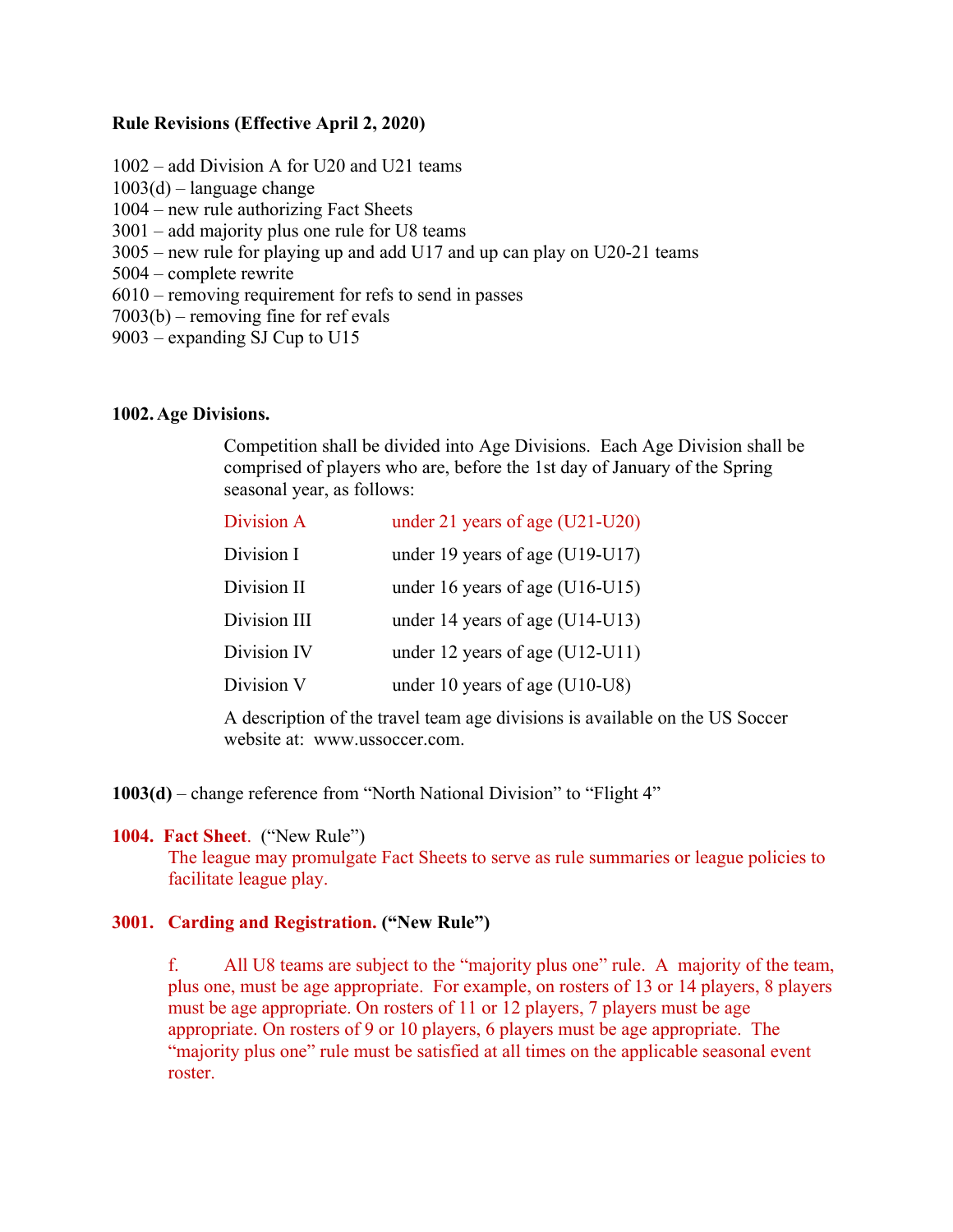## **3005. Playing Up.** ("New Rule")

a. U7 players may play up on a U8 team, but may not play on a U9 or higher team.

b. U8 to U14 players may play up a maximum of two years (U8 on a U9 or U10 team; U9 on a U10 or U11 team, etc.)

- c. U15 and older players may play up on any older Div. 1 or 2 team.
- d. U17 and older players may play up on any Div. A team.

## **5004. Player Add, Transfer or Release**. ("Major Revision")

a. Adding New Players.

1. New Players" are players that are not or were not carded to a team playing in SJSL during the current seasonal year.

2. All new players must complete and follow the instructions to be carded on the applicable, league authorized state and/or regional youth soccer association website.

3. To add a new player to the team roster for a league sponsored event, follow the SJSL Player Movement Procedures posted on the league website.

4. Any new player added after the scheduled date for Round 8 of the current SJSL Playing Season, or any other date as set by the League Registrar, will be ineligible to play in the remaining league games for that season. This rule does not apply to guest players under Rule 5005, or tournament or other competitive play.

### b. Adding Transfer Players.

1. "Transfer Players" are players that are or were carded to another team playing in SJSL during the current seasonal year.

### 2. Within Club Transfers.

a. All within club transfer players must follow the instructions to be transferred on the applicable, league authorized state and/or regional youth soccer association website.

b. To add a new player to the team roster for a league sponsored event, follow the SJSL Player Movement Procedures posted on the league website.

c. Players transferring from one team to another team within the same club during the seasonal year are not required to sit out prior to being eligible to play for the new team.

3. Club to Club Transfers.

a. All club to club transfer players must follow the instructions to be transferred on the applicable, league authorized state and/or regional youth soccer association website.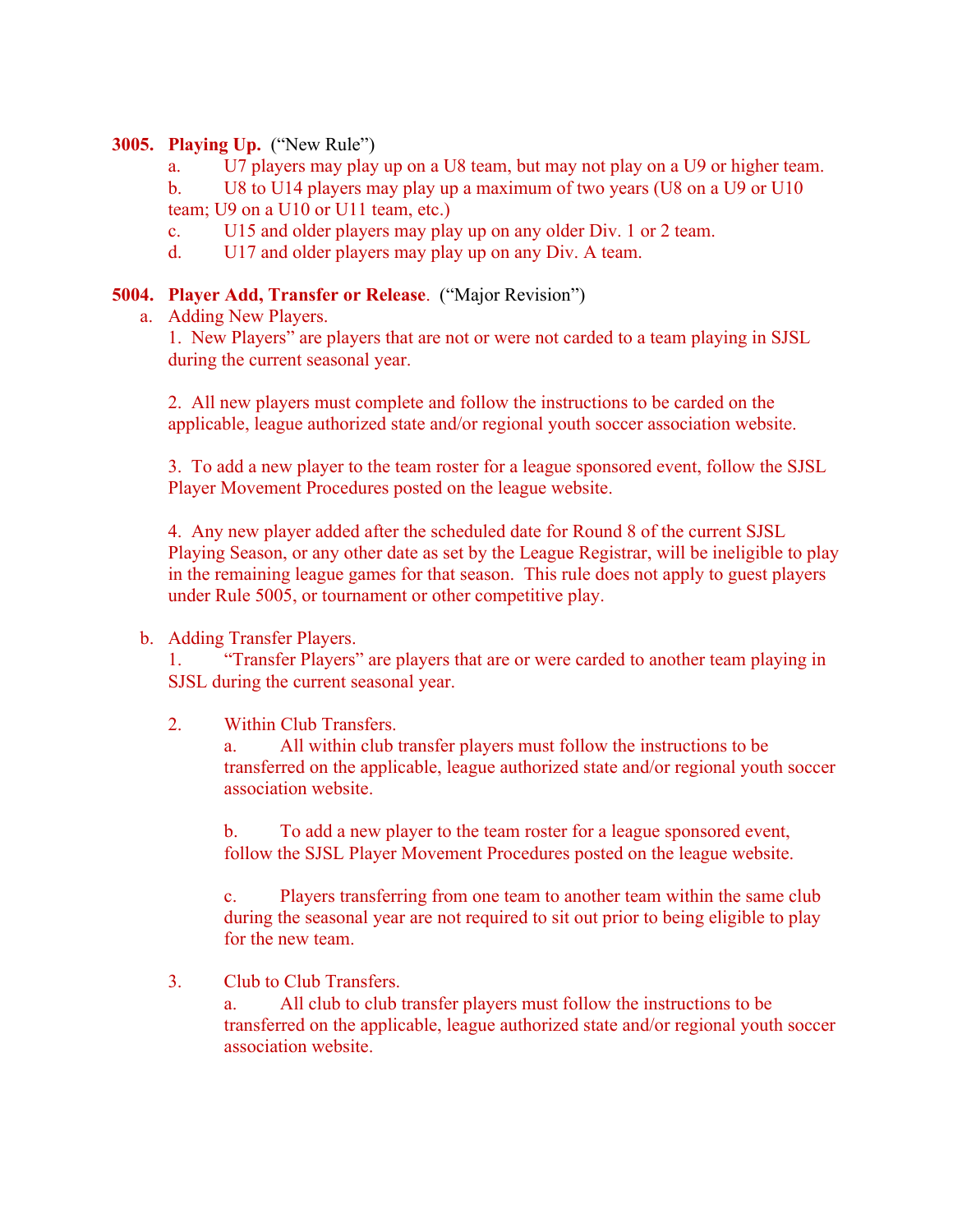b. The player must be released from the original club before he/she may be added to the new club.

c. To add a transfer player to the team roster for a league sponsored event, follow the SJSL Player Movement Procedures posted on the league website.

d. U11 or above players transferring from one club to another club within the seasonal year are required to sit out 3 games prior to being eligible to play for the new club, UNLESS the releasing team consents to waive the sit down period following the procedure established by the League Registrar.

e. U10 and below players are not required to sit out 3 games prior to being eligible to play.

4. Any transfer player added after the scheduled date for Round 8 of the current SJSL Playing Season, or any other date as set by the League Registrar, will be ineligible to play in the remaining league games for that season. This rule does not apply to guest players under Rule 5005, or tournament or other competitive play.

### c. Releasing Players.

1. Players who will not be participating in any event for your team and/or club should be released following the instructions on the applicable, league authorized state and/or regional youth soccer association website.

2. To release a player from the team roster for a league sponsored event, follow the SJSL Player Movement Procedures posted on the league website.

d. Once a player is rostered to a team, they are bound to that team for the entire seasonal year unless they are released or transferred.

e. Players who change teams without first properly completing the required steps in subsection (a) may be sanctioned. Such discipline may include a fine and/or suspension. Players are not authorized to play for their new team until the appropriate approval is received by the League Registrar.

f. All player movements are subject to the discretion of the League Registrar. Both player additions and releases may be denied, and are not authorized until approved by the league.

# **6010. Referees.**

d. Referees are directed to send the completed game day rosters and passes of players and/or coaches sent off the field, as well as challenged player's passes to the South Jersey Soccer League Rules Compliance Officer or designated league official within twenty-four (24) hours of completion of the game. The completed game day